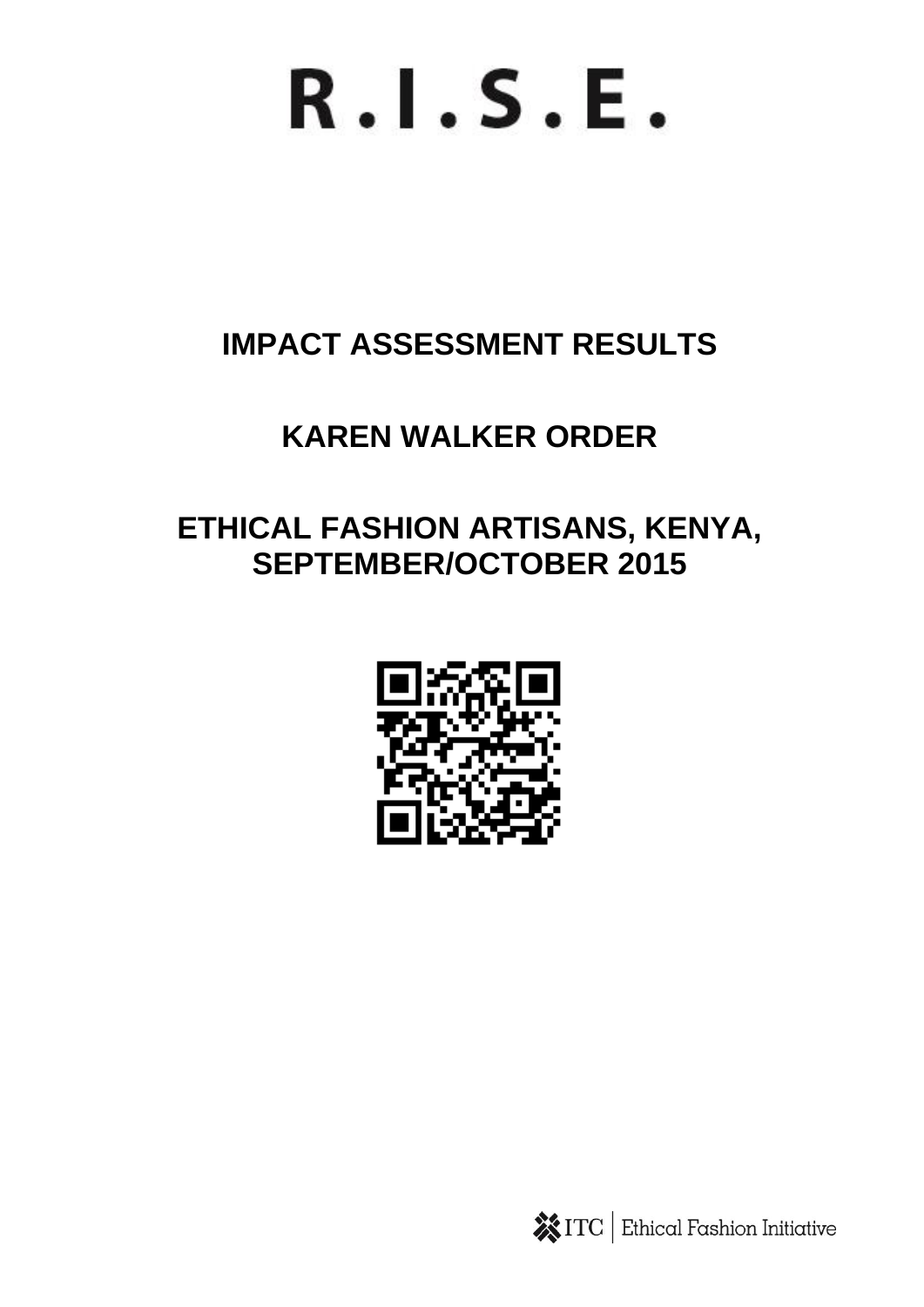#### **TABLE OF CONTENT**

| $\mathbf{1}$ . |      |  |  |  |  |  |
|----------------|------|--|--|--|--|--|
| 2.             |      |  |  |  |  |  |
| 3.             |      |  |  |  |  |  |
| 4.             |      |  |  |  |  |  |
|                | 4.1. |  |  |  |  |  |
|                | 4.2. |  |  |  |  |  |
|                | 4.3. |  |  |  |  |  |
|                | 4.4. |  |  |  |  |  |
|                | 4.5. |  |  |  |  |  |
|                | 4.6. |  |  |  |  |  |
| 5.             |      |  |  |  |  |  |
|                | 5.1. |  |  |  |  |  |
|                | 5.2. |  |  |  |  |  |
|                | 5.3. |  |  |  |  |  |
| 6.             |      |  |  |  |  |  |
|                | 6.1. |  |  |  |  |  |
|                | 6.2. |  |  |  |  |  |
| 7 <sub>1</sub> |      |  |  |  |  |  |
|                | 7.1. |  |  |  |  |  |
|                | 7.2. |  |  |  |  |  |
|                | 7.3. |  |  |  |  |  |
| 8.             |      |  |  |  |  |  |
| 9.             |      |  |  |  |  |  |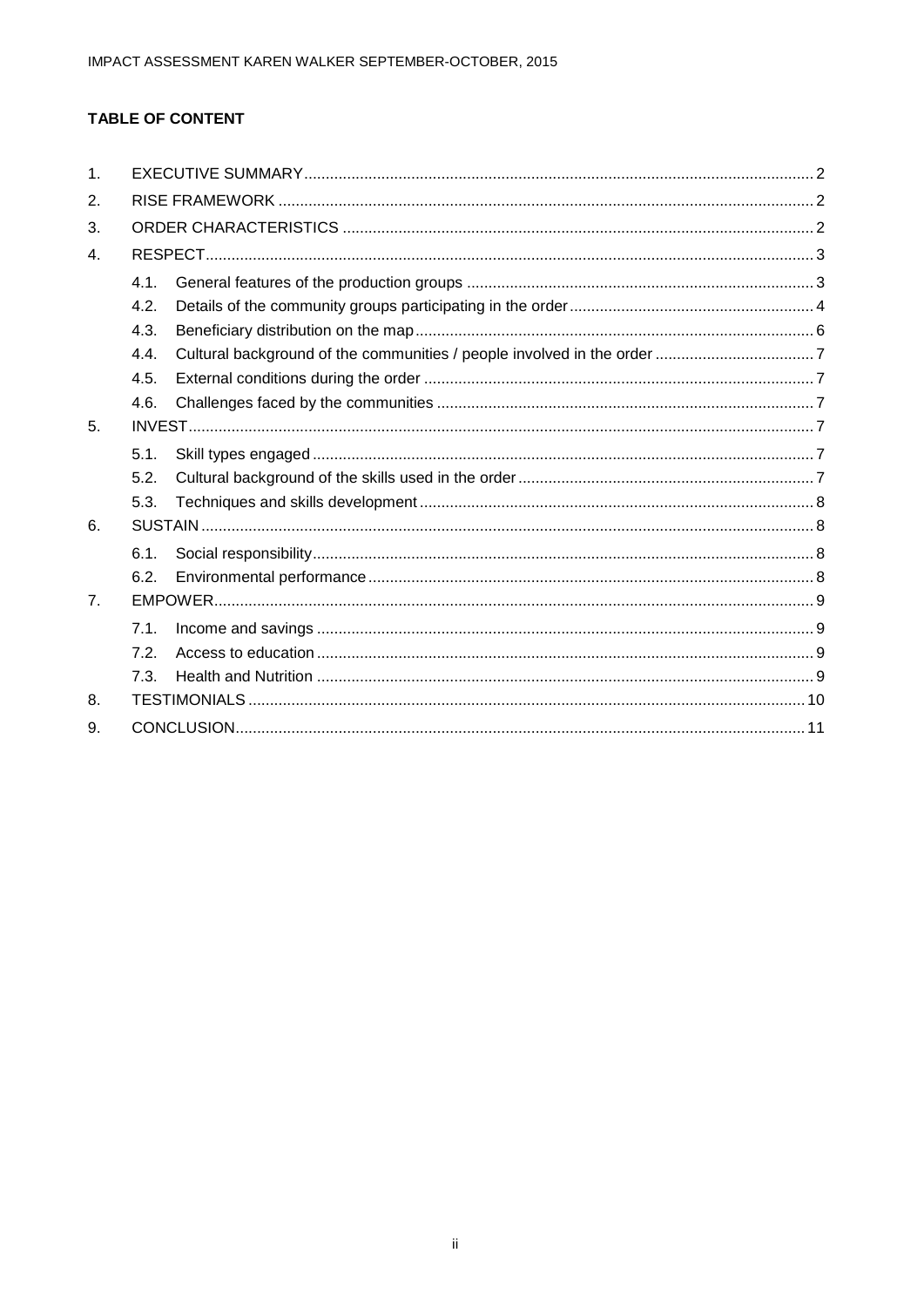| <b>Client</b>                               | Karen Walker                                                                                                                                      |
|---------------------------------------------|---------------------------------------------------------------------------------------------------------------------------------------------------|
| <b>Country of production</b>                | Kenya                                                                                                                                             |
| <b>Producing entity (Social enterprise)</b> | Ethical Fashion Artisans EPZ Ltd.                                                                                                                 |
| <b>Date of Production</b>                   | September - October 2015                                                                                                                          |
| Number of styles produced                   | Filigree Tote Bag<br>Filigree Book Bag<br>Filigree Zip Pouch                                                                                      |
| <b>Number of items produced</b>             | 750                                                                                                                                               |
| Number of people involved in<br>production  | 216                                                                                                                                               |
| <b>Number of communities involved</b>       | 11                                                                                                                                                |
| <b>Skills involved</b>                      | Beadwork, Brass Casting, Cutting, Embroidery, Preparation,<br>Stitching, Hand Screen Printing, Quality Control and<br>Supervision, Pom-Pom Making |
| <b>Materials</b>                            | Horn, Yarn, Brass, Loom state Cotton Canvas, Leather and<br><b>Beads</b>                                                                          |

#### *Impact Assessment summary page*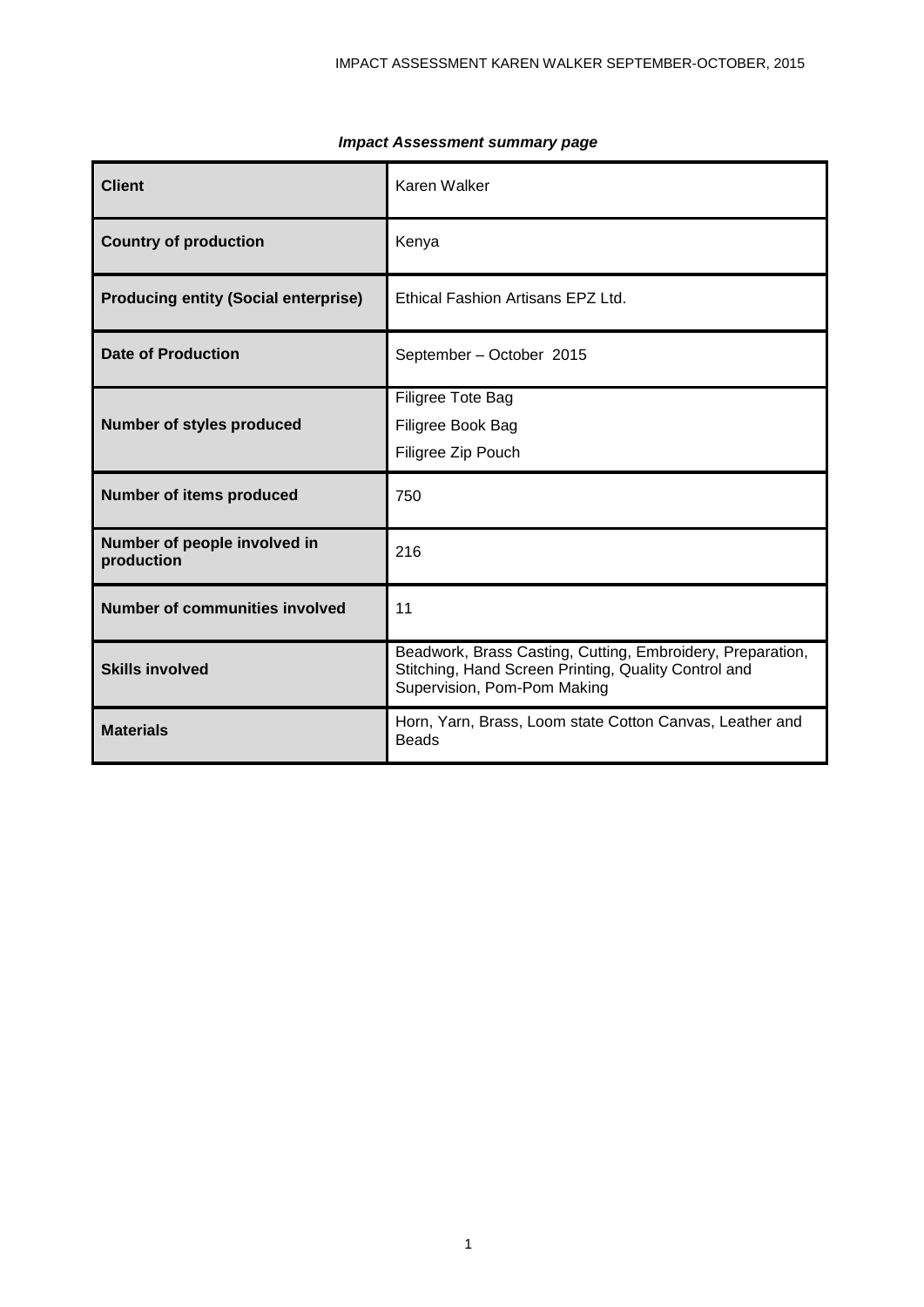#### <span id="page-3-0"></span>**1. EXECUTIVE SUMMARY**

The Ethical Fashion Initiative is a flagship programme of the International Trade Centre, a joint agency of the United Nations and the World Trade Organization. The Ethical Fashion Initiative reduces global poverty by linking micro-producers and artisans to the international supply chain of fashion. The Ethical Fashion Initiative facilitates dignified work at a fair wage. This is achieved by connecting some of the world's most marginalised artisans in Africa and Haiti with the fashion industry's top talents, for mutual benefit. The Ethical Fashion Initiative also works with emerging African designers to promote creativity and encourage local manufacturing on the continent.

Since 2010, the Ethical Fashion Initiative has been a member of the Fair Labor Association (FLA). All production processes follow a rigorous code of conduct.

The Ethical Fashion Initiative develops local creativity, fosters predominantly female employment and empowerment, promotes gender equality to reduce extreme poverty and increase the export capacities of the regions in which it operates.

#### <span id="page-3-1"></span>**2. RISE FRAMEWORK**

RISE is a framework developed by the Ethical Fashion Initiative that evaluates and supports sustainability, social and environmental responsibility, traceability and impact. RISE allow the monitoring and evaluation of the efficiency and effectiveness of projects and identify their real economic and social impact in the supply chain. As a result of data gathering, surveys and analysis, the RISE team captures data and success stories instigated by the production of the collections.

| <b>Style</b>             | Photo | Quantity | Groups involved in<br>production                                                                                                                                                                                                                        |
|--------------------------|-------|----------|---------------------------------------------------------------------------------------------------------------------------------------------------------------------------------------------------------------------------------------------------------|
| <b>Filigree Tote Bag</b> |       | 307      | <b>Ethical Fashion</b><br>Artisans - EPZ Ltd,<br>Enduata Nalepo<br>and Satubo,<br>Olonana Oldanyatti,<br>Ol Kiriongo,<br>Waithaka,<br>Ambassadors of<br>Hope Women,<br>Antony Brass, Cow<br>Horn Crafts, Antony<br>Brass and The O's<br>Self Help Group |

#### <span id="page-3-2"></span>**3. ORDER CHARACTERISTICS**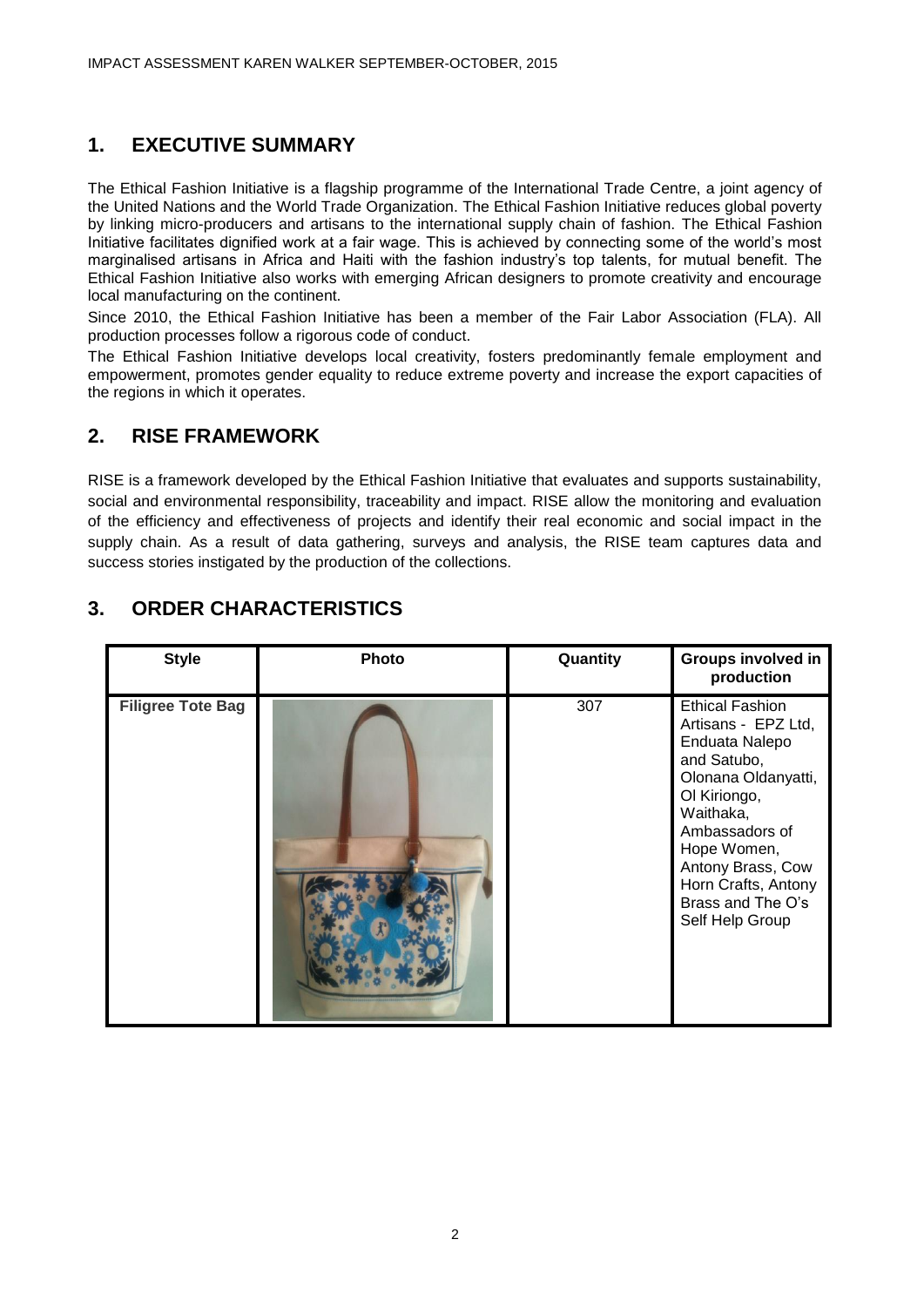| <b>Filigree Book Bag</b>            |              | 332              | Ethical<br>Fashion<br>Artisans - EPZ Ltd,<br>Il Ingwesi Oldanyatti<br>and<br>Olonana,<br>Olonana Oldanyatti,<br>O <sub>l</sub><br>Kiriongo,<br>Waithaka,<br>Ambassadors<br>of<br>Hope<br>Women,<br>Antony Brass, Cow<br>Horn Crafts, Antony<br>Brass and The O's<br>Self Help Group. |
|-------------------------------------|--------------|------------------|--------------------------------------------------------------------------------------------------------------------------------------------------------------------------------------------------------------------------------------------------------------------------------------|
| <b>Filigree Zip</b><br><b>Pouch</b> |              | 132              | Ethical<br>Fashion<br>EPZ Ltd,<br>Artisans -<br>Sanata<br>Women,<br>Olonana Oldanyatti,<br>O <sub>1</sub><br>Kiriongo,<br>Waithaka,<br>Ambassadors<br>0f<br>Hope<br>Women,<br>Antony Brass, Cow<br>Horn Crafts, Antony<br>Brass and The O's<br>Self Help Group.                      |
|                                     | <b>Total</b> | $\overline{771}$ |                                                                                                                                                                                                                                                                                      |

#### <span id="page-4-1"></span><span id="page-4-0"></span>**4. RESPECT**

#### **4.1.General features of the production groups**

The order was produced between September-October 2015, providing work and income to artisans from poor and marginalised areas.

- The order was produced by 216 artisans from eleven different communities.
- Most of the participants were from rural areas and belong to nomadic pastoral tribes.
- 76% of the participating artisans were women.
- 82% of the artisans were under 40 years old.
- 58% of participants had one to three dependents and 23% of artisans had four to six dependents while 7% had seven to ten dependents.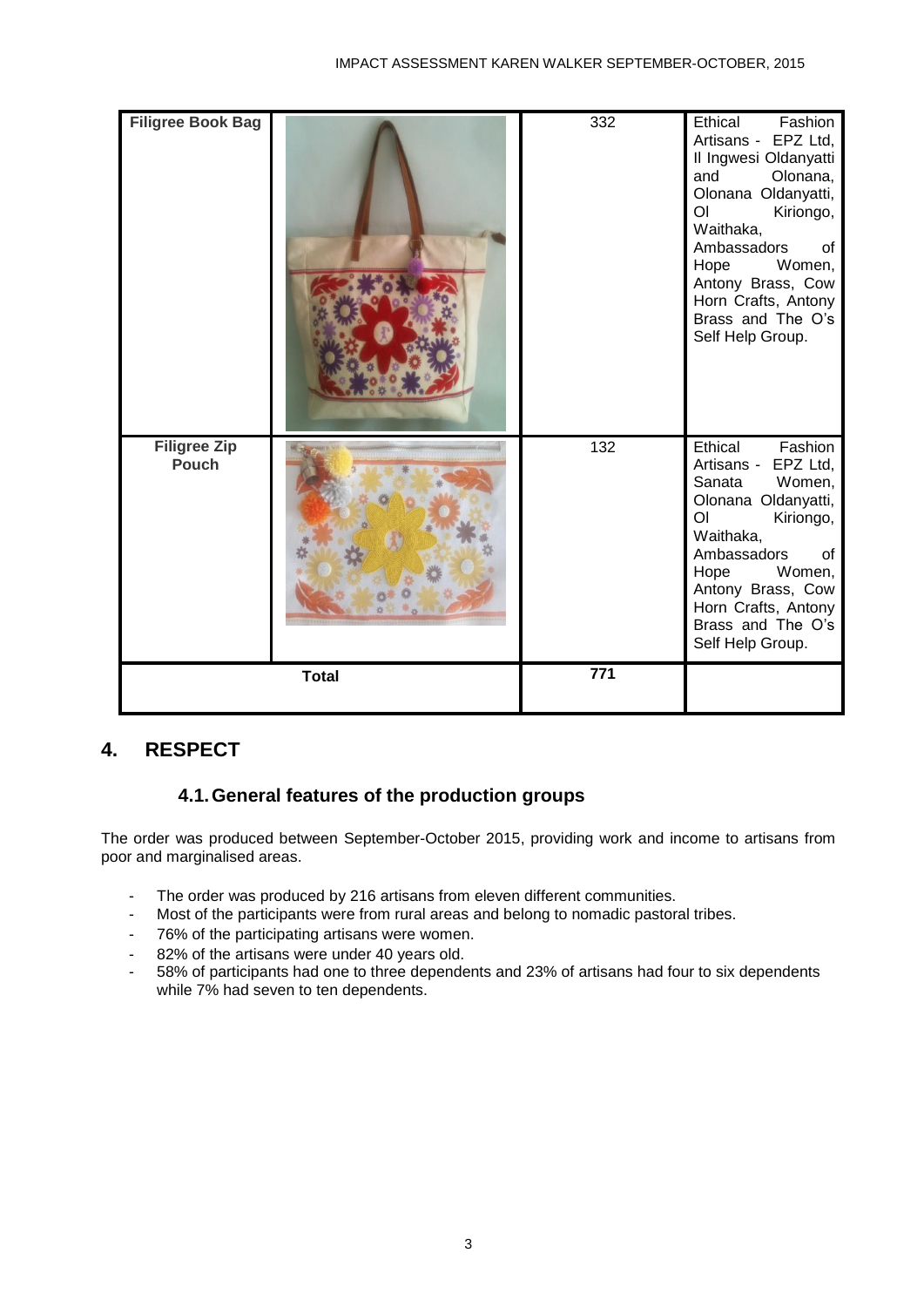**4.2.Details of the community groups participating in the order** 

<span id="page-5-0"></span>

| Group                                      | Location           | Year of<br>first<br>engage<br>ment<br>with EFI | <b>Main skills</b><br>used in the<br>order  | # of the<br>participants<br>in the order | # of<br>Women | <b>Brief details of the</b><br>community                                                                                                                                                                                                                                            |
|--------------------------------------------|--------------------|------------------------------------------------|---------------------------------------------|------------------------------------------|---------------|-------------------------------------------------------------------------------------------------------------------------------------------------------------------------------------------------------------------------------------------------------------------------------------|
| Cow horn<br>crafts and<br>designs<br>Kenya | Torito -<br>Kiambu | 2014                                           | Cow-Horn<br>crafting                        | 12                                       | $\mathbf 0$   | A group of highly skilled<br>young men.                                                                                                                                                                                                                                             |
| Anton Group                                | Kitengela          | 2013                                           | <b>Brass</b><br>Casting                     | 7                                        | 1             | Skilled brass casters<br>organised under the<br>leadership of an<br>entrepreneurial married<br>couple.                                                                                                                                                                              |
| <b>Alfred Group</b>                        | Rongai             | 2014                                           | <b>Brass</b><br>Casting                     | 10                                       | 0             | The group offers<br>apprenticeship to school<br>dropouts and youth from<br>poor backgrounds. They<br>are currently in<br>negotiation with the<br>Kenyan Ministry of<br>Education -who are<br>interested in teaching<br>the brass casting skill to<br>more young people in<br>Kenya. |
| Sanata<br>Women<br>Group                   | Gilgil             | 2009                                           | Beadwork,<br>Stitching,<br>leather<br>works | 20                                       | 17            | Internally displaced<br>women as a result of the<br>post-election violence in<br>2008 formed a self-help<br>group to improve their<br>livelihood and develop<br>their skills. Ethical<br>Fashion has supported<br>this group since its first<br>order in Kenya.                     |
| Satubo<br>Women<br>Group                   | Laikipia           | 2011                                           | <b>Beadwork</b>                             | 15                                       | 14            | Satubo is an acronym of<br>Samburu, Turkana and<br>Borana main ethnic<br>communities constituting<br>the women self-help<br>group. The group is a<br>pastoralist community<br>which began working<br>with EFI after a drought<br>decimated all their<br>livestock.                  |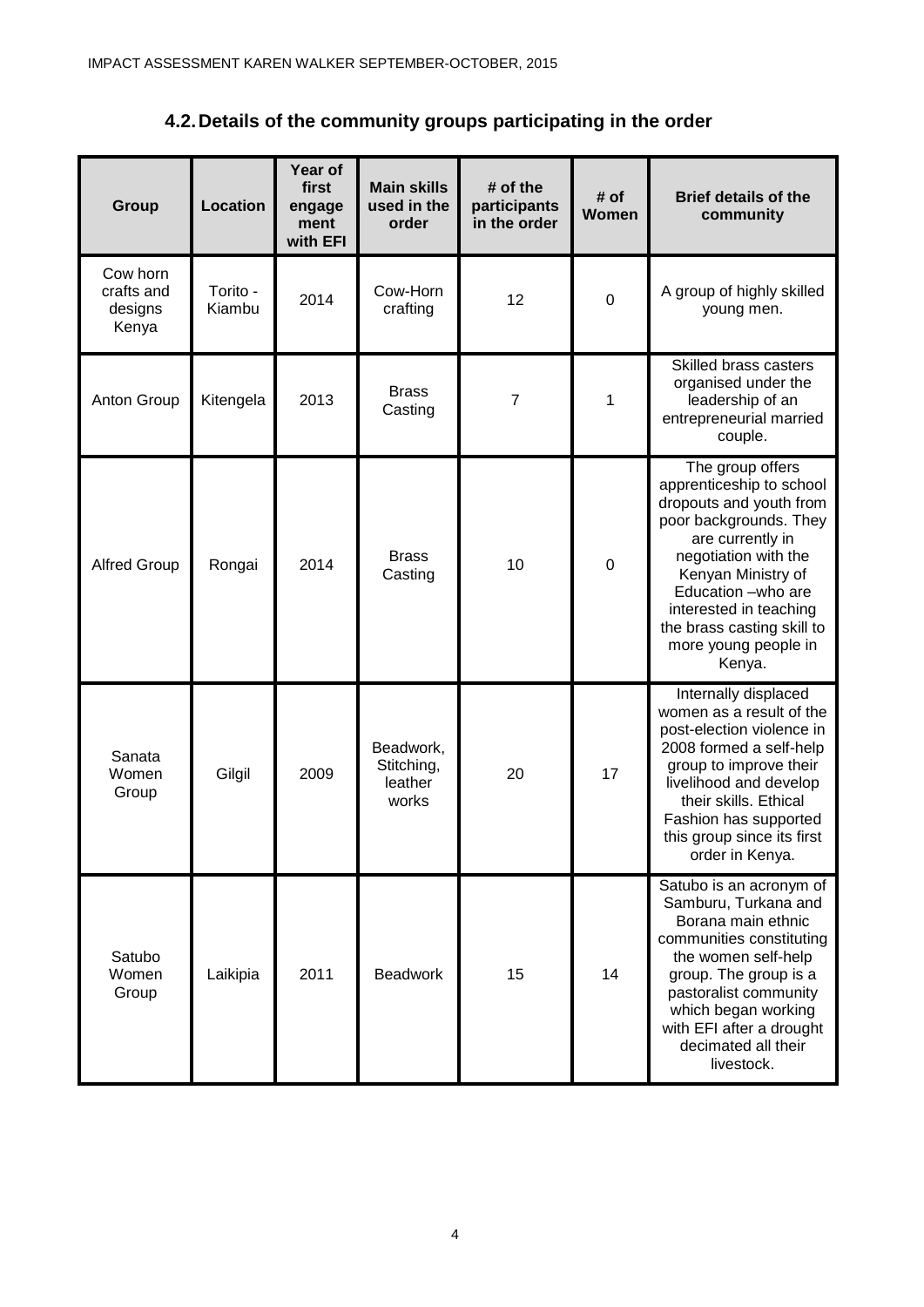| Il Ingwesi<br>Women<br>Group              | Laikipia          | 2014 | <b>Beadwork</b>                                                                                                             | 20  | 20  | Is a group formed to<br>address the issues of<br>women living in a very<br>remote rural area with<br>no basic amenities                                                                     |
|-------------------------------------------|-------------------|------|-----------------------------------------------------------------------------------------------------------------------------|-----|-----|---------------------------------------------------------------------------------------------------------------------------------------------------------------------------------------------|
| Olonana<br>Women<br>Group                 | <b>Kisamis</b>    | 2013 | <b>Beadwork</b>                                                                                                             | 15  | 15  | A group of women who<br>first came together to<br>address the plight of<br>young girls who were<br>dropping out of school<br>for lack of sanitary<br>towels.                                |
| Enduata<br>Nalepo<br>Women<br>group       | Ngong             | 2009 | <b>Beadwork</b>                                                                                                             | 12  | 12  | Is a group of women<br>living in a protected area<br>of Ngon'g hills. Some of<br>the members are<br>widowed and live in<br>abject poverty.                                                  |
| Il Kirongo<br>Women<br>group              | Kibiko -<br>Ngong | 2015 | <b>Beadwork</b>                                                                                                             | 15  | 15  | Beading groups from<br>Kiboko area of Ngon'g<br>hills united to form one<br>big group. Kirongo is an<br>acronym of the<br>constituent groups which<br>are Kiserian, Orogisho<br>and Ngon'g. |
| Oldanyati<br>Women<br>Group               | Oldanyati         | 2013 | <b>Beadwork</b>                                                                                                             | 15  | 15  | Is a group of women<br>living in the poor rural<br>area of Oldanyatti. It is<br>mainly composed of<br>Maasai women group<br>who produce beaded<br>articles for sale.                        |
| Ethical<br>Fashion<br>Artisans<br>EPZ-LTD | Athi-<br>River    | 2015 | <b>Beadwork</b><br>Preparation<br>, Stitching,<br>Screen<br>printing,<br>Finishing,<br>Final quality<br>control,<br>Packing | 75  | 56  | A company employing<br>people from the<br>marginalised areas such<br>as slums of Nairobi and<br>poor neighbourhoods of<br>Kitengela and Athi-river                                          |
| <b>Total</b>                              |                   |      |                                                                                                                             | 216 | 165 |                                                                                                                                                                                             |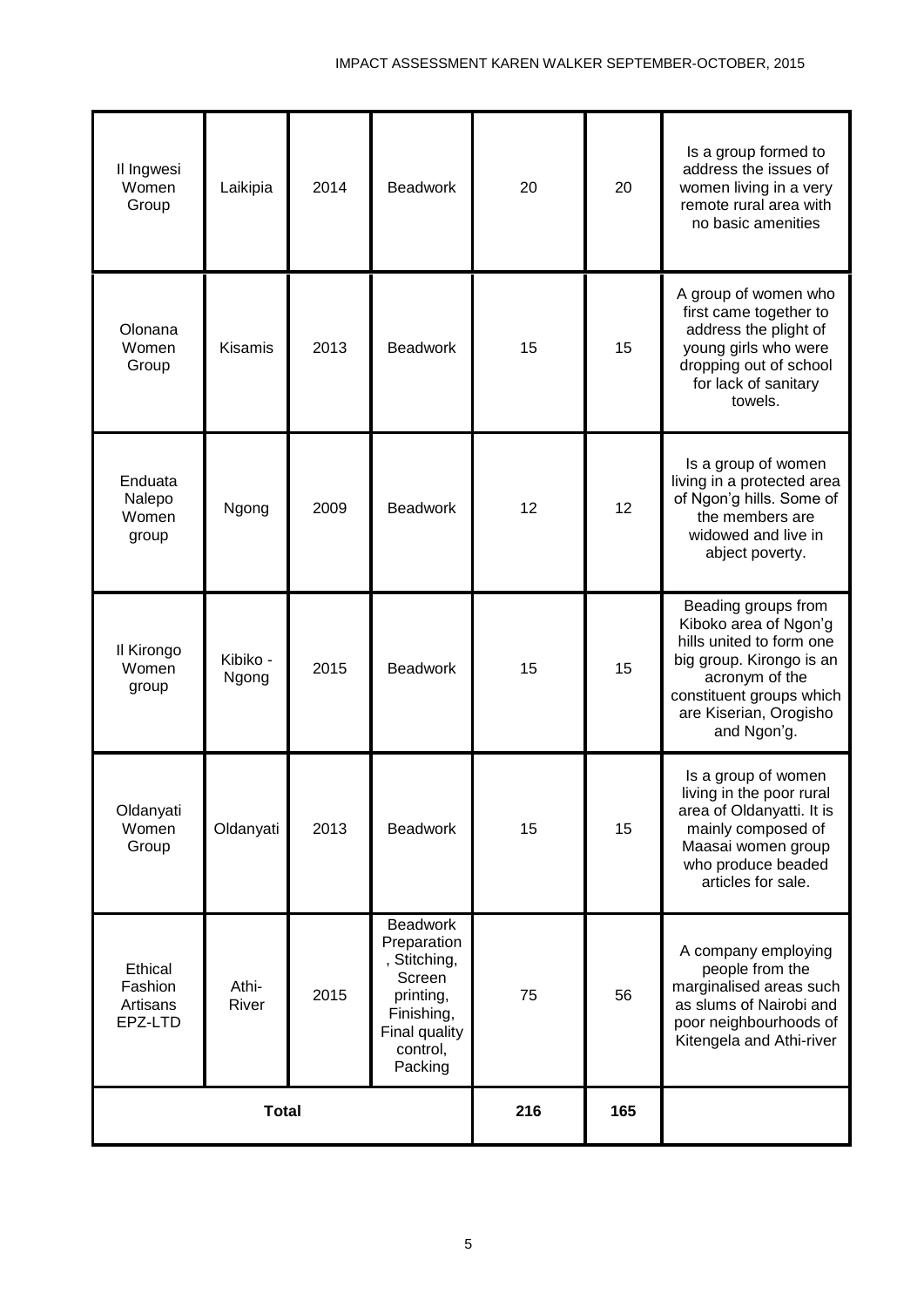## <span id="page-7-0"></span>Nyeri Kiomo-<br>lyethan **Of Laturiga Biks** Nairobi Machakos Kampi ya

#### **4.3.Beneficiary distribution on the map**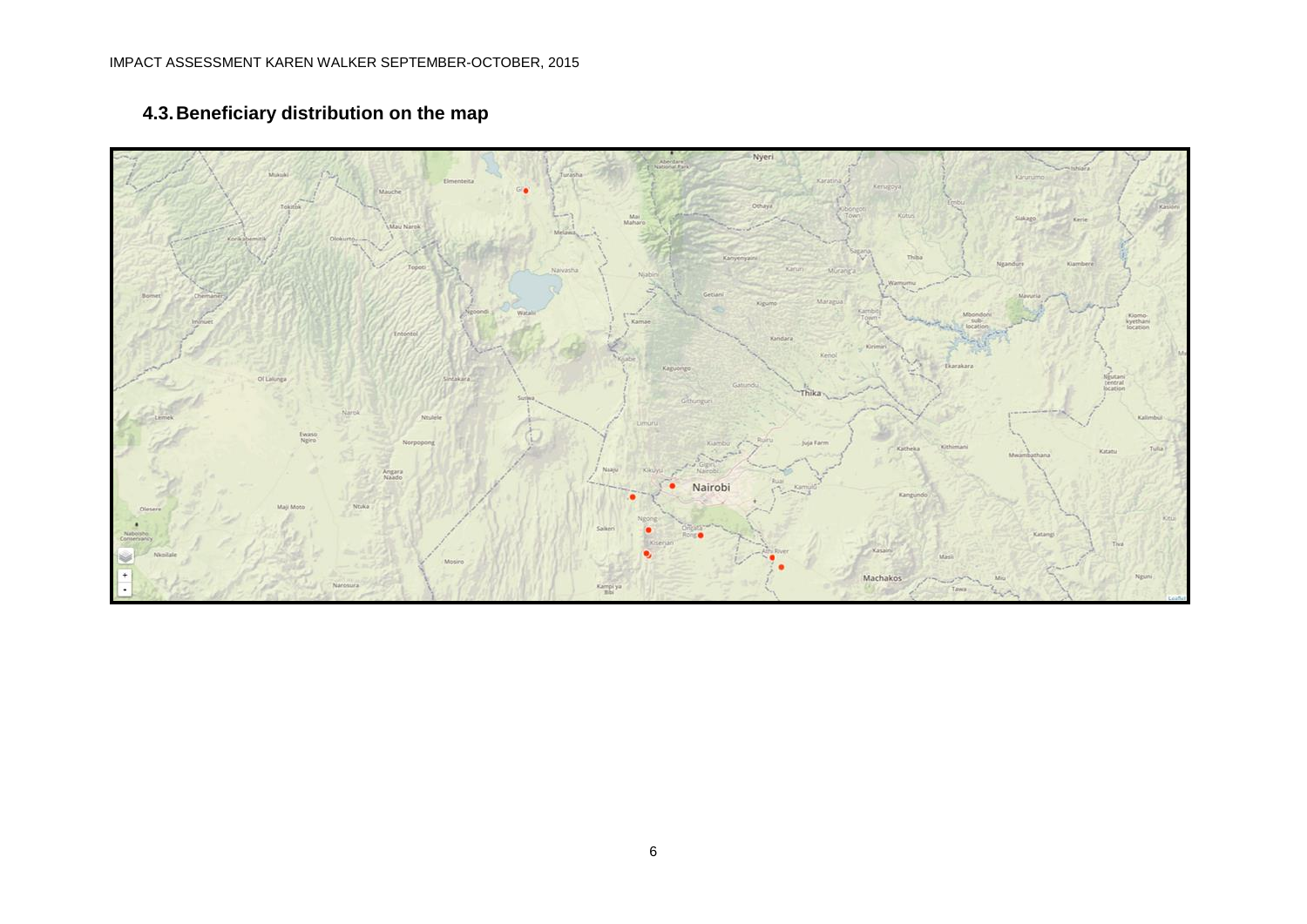#### <span id="page-8-0"></span>**4.4.Cultural background of the communities / people involved in the order**

The Karen Walker order was performed by artisans from diverse cultural backgrounds. The beadwork was made by mainly pastoralist communities of Samburu and Maasai living in the rift valley region of Kenya. These are nomadic communities who move from time to time especially during dry seasons in search of pasture and water. It is the male members of the community who move while the female members remain behind to do beadwork worn as regalia during the month December when they perform cultural rites of passage.

Other artisans who participated on the order were from the slums and the rural towns of Kenya characterised with low income. Despite coming from poor areas these artisans are very creative members of society whose craftsmanship has been recognised.

#### <span id="page-8-1"></span>**4.5.External conditions during the order**

The Karen Walker order was produced during very difficult months of September and October when an important teacher strike took place. In the Kenya school calendar, September marks the beginning of the third term which is also when final examinations are scheduled for graduates of primary and secondary levels of education. It is the month most parents wish their children to be in school without interruptions. The artisans, many who are parents expressed the need for additional income to because they had not budgeted their children's stay at home caused by the strike.

#### <span id="page-8-2"></span>**4.6.Challenges faced by the communities**

The female artisans could not produce to their full capacity since they also tended young animals left at home for milking. They beaded for three or less hours a day as beadwork was performed in between many other domestic tasks. This greatly affected their productivity and the levels of income since the work was remunerated at piece-rate.

#### <span id="page-8-3"></span>**5. INVEST**

#### <span id="page-8-4"></span>**5.1.Skill types engaged**

| <b>SKILLS ENGAGED</b> | 52% of the participants were involved in Beading.<br>9% of the participants were involved in Stitching.<br>8% of the participants were involved in Embroidery.<br>3% of the participants were involved in Screen Printing.<br>3% of the participants were involved in Horn casting.<br>3% of the participants were involved in Supervision.<br>9% of the participants were involved in Horn casting<br>3% of the participants were involved in Brass casting.<br>9% of the participants were involved in Preparation and Supervision. |
|-----------------------|---------------------------------------------------------------------------------------------------------------------------------------------------------------------------------------------------------------------------------------------------------------------------------------------------------------------------------------------------------------------------------------------------------------------------------------------------------------------------------------------------------------------------------------|
| TRAINING              | 65% participated in training to improve their skills related to the order.<br>100% of the participants were able to learn additional business and social skills,<br>٠<br>such as Public speaking, Organisation, Leadership, Teamwork, Fair Labor and<br>Environmental awareness.                                                                                                                                                                                                                                                      |

#### <span id="page-8-5"></span>**5.2.Cultural background of the skills used in the order**

Beading is an integral cultural activity of the Maasai and Sambura tribes in East Africa. They are culturally known for their elegant traditional beaded jewellery that is worn as regalia during cultural ceremonies. The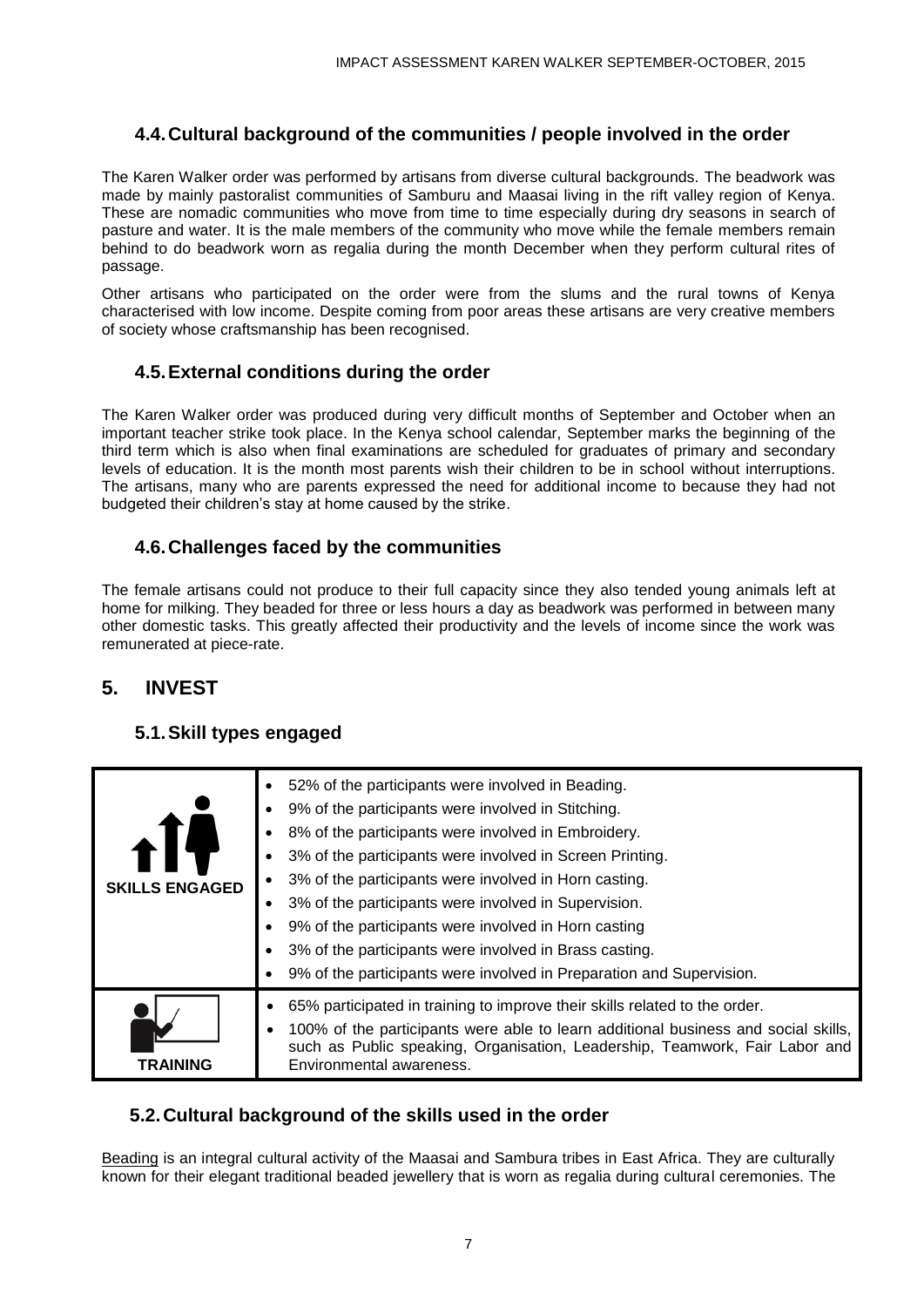skill of beading is passed on from one generation to the next and used for both functional and commercial activities.

Brass casting was used to mould the rings for the tassels on the pouch. Blacksmiths traditionally make functional items such as water vessels and ornaments. The brass is collected from dumpsites and smelted to make beautiful items and components for the bags.

The skills such as Stitching and Embroidery were learnt through training and mainly used for commercial purposes. The artisans with stitching and embroidery skills are mostly engaged in the dress making business to generate their income.

#### <span id="page-9-0"></span>**5.3.Technique and skill development**

The brass casting experienced a lot of challenges in moulding the brass bell used as decoration on the tote bag. The moulds left some bubbling holes which could not be sealed on a finished product thus causing rejects. The artisans resolved to cast the block of brass which were later drilled and shaped into the brass bell. This they said was faster however with some considerable loss of material as well as increasing production costs since the drilling, bracing and grinding were outsourced.

The order was however accompanied with training provided by an expert paid by the group from the income they received. From that training one member of the group got the bracing skills which they are confident will assist them to be more productive. They also received the gas equipment to assist in production.

#### <span id="page-9-1"></span>**6. SUSTAIN**

#### <span id="page-9-2"></span>**6.1.Social responsibility**

All work practices of the Ethical Fashion Initiative in collaborations with social enterprises and artisans groups adhere to the Fair Labour Code of Conduct. During orders there is an ongoing monitoring of work practices to ensure compliance. There is constant feedback provided to the artisans and entities to enable improvement in all areas of work practices. The Impact Assessment questions on social responsibility give an indication of the empowerment the artisans experienced.



#### <span id="page-9-3"></span>**6.2.Environmental performance**

Participants in the order were asked questions to provide an indication of their awareness to certain environmental issues. Raising environmental awareness during work processes enables a broader perspective on environmental responsibility and related issues to be adopted by the communities.

|                                               | • Cow horn was used to produce zip pullers for the bags. The cow horn is collected<br>by suppliers in Uganda who then sell them to Kenyan cow horn crafters.                                                                                 |  |  |  |  |
|-----------------------------------------------|----------------------------------------------------------------------------------------------------------------------------------------------------------------------------------------------------------------------------------------------|--|--|--|--|
|                                               | The brass work in the order was handmade from reused brass items such as<br>broken taps, old padlocks that was collected from the streets and gathered by<br>scrap sellers supplying the groups to be smelted to make brass bells and rings. |  |  |  |  |
| <b>ENVIRONMENTAL</b><br><b>RESPONSIBILITY</b> | 36% of those surveyed contributed to reducing environmental degradation by<br>participating in activities such as collecting garbage, planting trees or creating<br>awareness on environmental matters.                                      |  |  |  |  |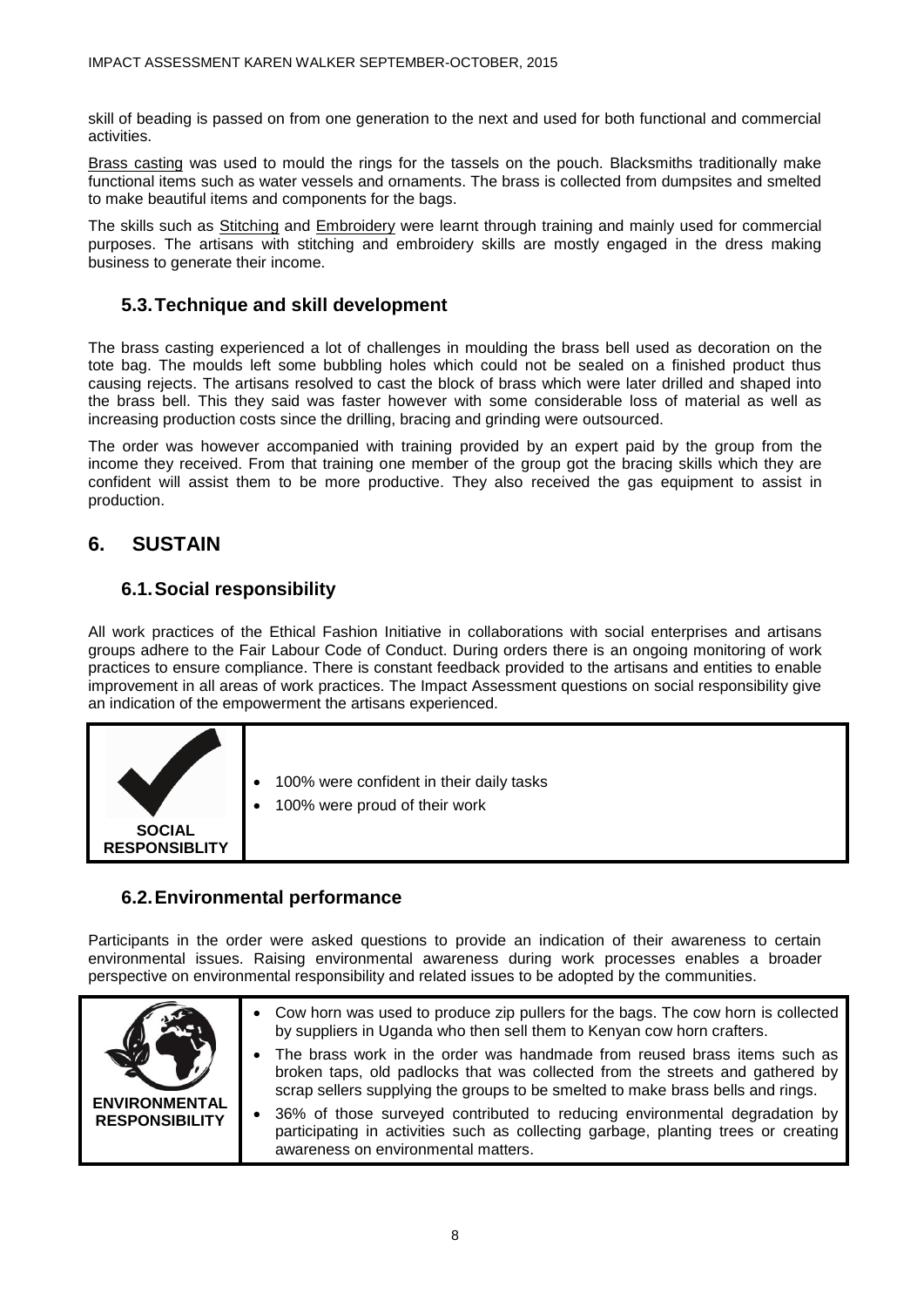#### <span id="page-10-0"></span>**7. EMPOWER**

#### **7.1. Income and savings**

<span id="page-10-1"></span>The artisans received different income depending on the skills and tasks performed and the number of days worked. The pay was based on a piece rate which meant that the more pieces one produced the more income received. Most of the artisans indicated that they received better income from this order compared to the income from the domestic market, which most of the time was less than the minimum and living wage. The order allowed them to perform under safe and healthy working conditions, provided the opportunity to train and improve their skills. The income from the order allowed the artisans to improve nutrition, contribute to education fees and pay rent. It also contributed to women empowerment in marginalised communities, such as Laikipia, Gilgil and Nairobi slums.

The Karen Walker order provided artisans with enough disposable income which also allowed them to save despite the testing economic times they experienced during the period of the order.

| <b>INCOME</b> | 45% of participants stated their income was higher than what they would have<br>earned otherwise on the domestic market. They stated that majority prefer to work<br>on EFA - EPZ Ltd orders as it provides training opportunities and skill<br>development. The work is also regular which provides them with steady income.<br>35% of participants stated the money they earned during the order covered all<br>their basic needs. 65% did not experience change because of many challenges |
|---------------|-----------------------------------------------------------------------------------------------------------------------------------------------------------------------------------------------------------------------------------------------------------------------------------------------------------------------------------------------------------------------------------------------------------------------------------------------------------------------------------------------|
|               | they encountered in the period of the order. The challenges included bad<br>economic situation, more than one month teachers' strike which meant more<br>resources going to feed the children who would otherwise get fed in school.                                                                                                                                                                                                                                                          |
| <b>SAVING</b> | • 30% of participants were able to save money from the income received through<br>the order despite the difficult times many artisans experienced.<br>18% of participants were able to invest their earnings in livestock, education,<br>housing and business.                                                                                                                                                                                                                                |

#### <span id="page-10-2"></span>**7.2.Access to education**

The teachers were on strike the whole period in which the Karen Walker order was performed. This largely affected the artisans who are parents as they had already paid school fees for their children; however because of teachers' strike they needed more money to sustain the child at home. Some paid for partial classes with hired teachers. This situation according to focus group discussion used much of the income they received from Karen Walker order.



#### <span id="page-10-3"></span>**7.3.Health and Nutrition**

The impact assessment questions related to health give an indication of the benefits that income has on the health care of the participants and their families. Focus group discussions revealed that receiving regular income allows artisans to maintain a healthy status. It was noted that the majority of the pastoralists prefer traditional medicine which is made and prescribed by traditional healers.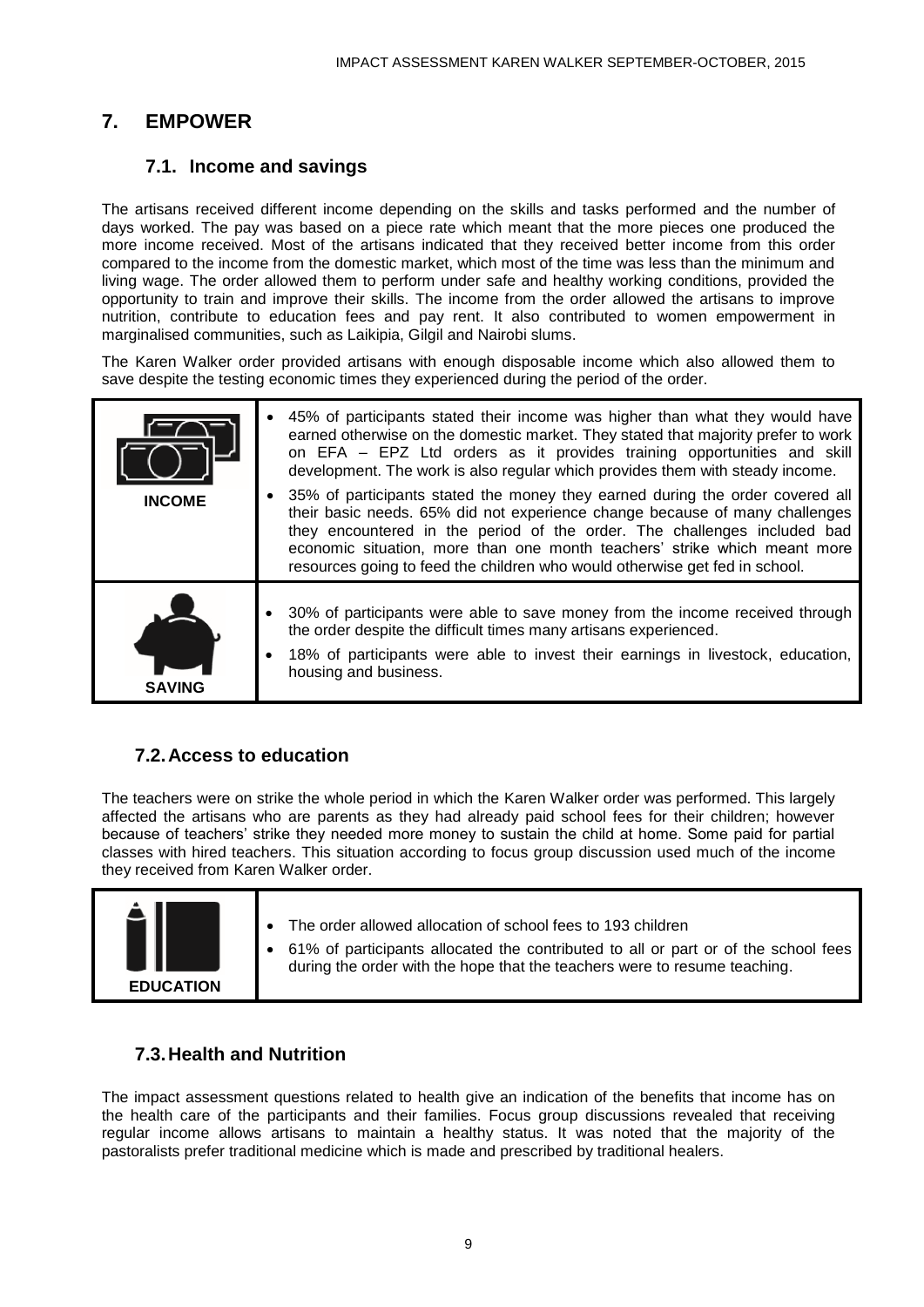

The impact assessment questions on nutrition give an indication of the nutritional improvement that an increased income brings to artisans.



- 11% of artisans reported that the money from the order enabled them to provide healthier meals for their families, 28% of participants indicated that the meals became more regular.
	- The artisans' nutrition consisted of 15,31% fat, 66,37% carbs and 18,31% proteins.

#### <span id="page-11-0"></span>**8. TESTIMONIALS**

<span id="page-11-1"></span>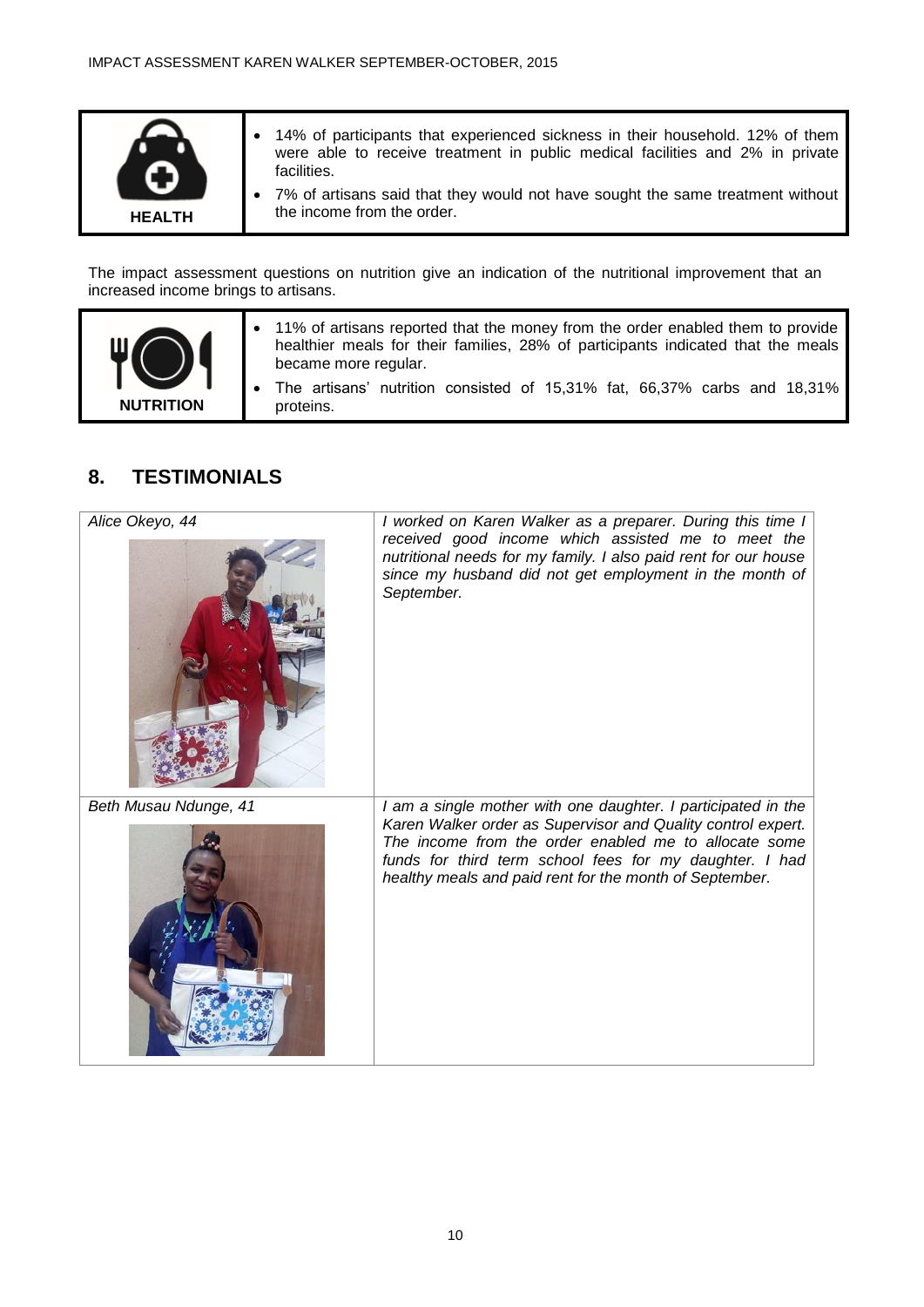| Caroline Wanjiru, 22 | I worked on the Karen Walker order as a pom-pom preparer. In<br>addition to good income I also received good training which has<br>greatly improved my skills. I paid school fees for my child in<br>private school. My husband is very happy with me.                                                                                 |
|----------------------|----------------------------------------------------------------------------------------------------------------------------------------------------------------------------------------------------------------------------------------------------------------------------------------------------------------------------------------|
| Jane Parsitau, 38    | I am a mother of five children and being a Maasai woman I<br>have the responsibility of raising them. That is why I worked<br>hard during the Karen Walker order. Although the order<br>quantities to our group were not much I received good income<br>which I plan to use for school fees when teachers will be back<br>from strike. |
| Joy Orangi, 41       | I am a mother of three children. I worked as a beader on the<br>Karen Walker order. My income went mainly to food as it was<br>very difficult to feed children at home during the teacher strike. I<br>also saved for the school fees of my three children attending<br>university, secondary and primary schools.                     |